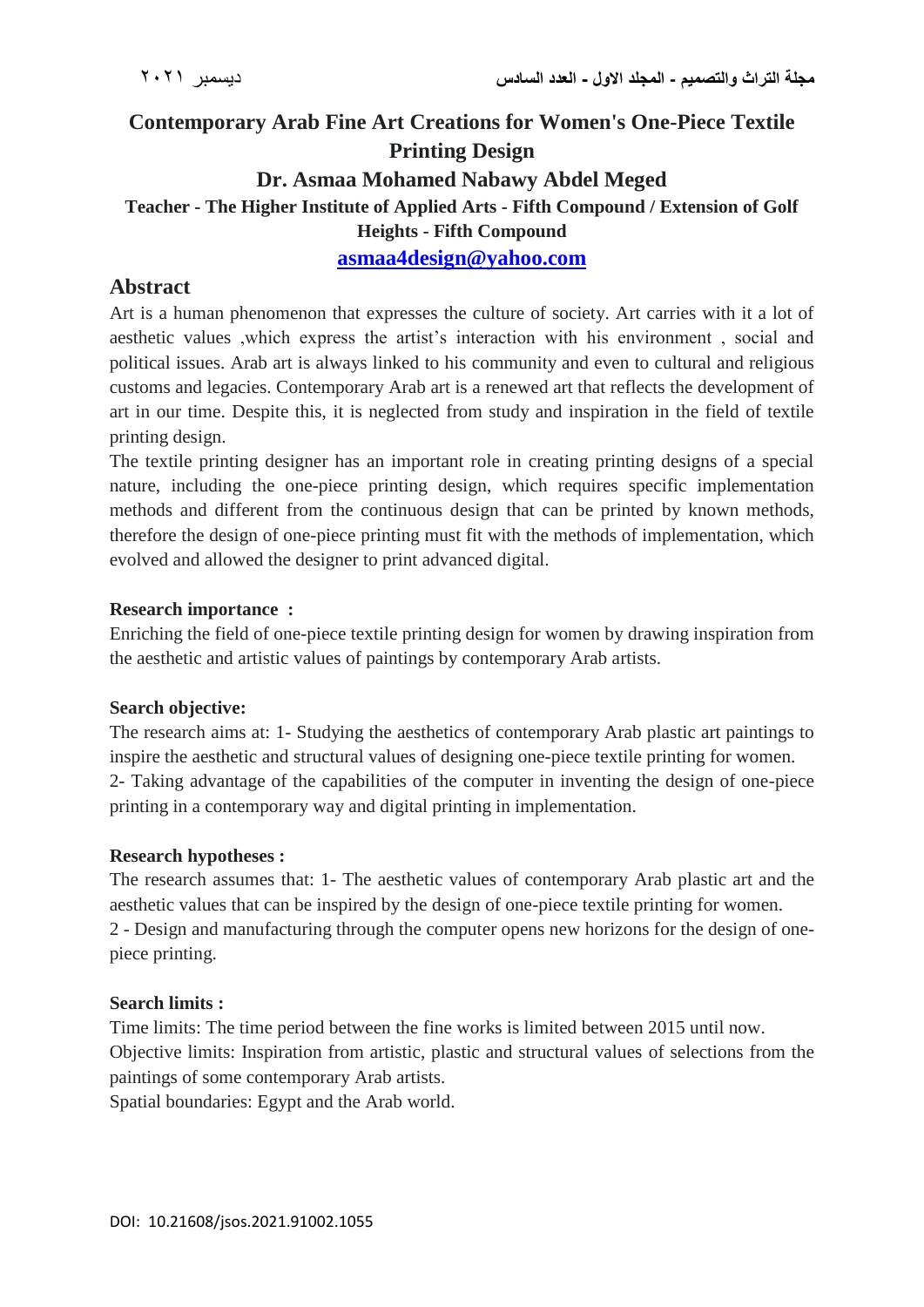### **Research Methodology :**

Analytical approach: Through an artistic analysis of examples of contemporary Arab fine art paintings.

The experimental (applied) approach: through the creation of a one-piece textile printing design for women, inspired by the works of contemporary Arab artists.

### **Search terms:**

Contemporary Arab Art - One Piece Textile Printing Design

# **An Introduction**

Over the long years, Arab art is an expression of the Arab artist's awareness of his creative experience stemming from his reality and his civilizational and cultural heritage, to reflect a contemporary visual culture in which philosophical thought and mental and emotional concepts are mixed with the Arab identity and national issues, hence the importance of studying the aesthetics of contemporary Arab plastic art, Where the plastic scene of contemporary Arab art reflects the integration of the self-realization of the contemporary Arab artist with the artistic and cultural trends of the community.

Arab society suffers from visual illiteracy of Arab arts as a result of merging with Western arts of all kinds, which is the result of the constant fascination with everything Western in addition to globalization and the impact of various technological means of communication. One-piece textile printing design, hence the importance of the research in shedding light on a strong, rich, vibrant art vibrant with Arab identity. And the design, and the textile printing designer needs a new cultural and aesthetic study, which is achieved by contemporary Arab art formations in order to interact

With this rich artistic plastic production based on an in-depth aesthetic cultural study, which opens new horizons for a different innovative culture for the designer.

The design of a one-piece textile printing for women is formed through a group of elements that overlap in a composition that combines various design elements between line, shape and color, and by applying all the aesthetic values to form an innovative composition commensurate with the nature of the mirror's body as well as with its taste and requirements to keep pace with fashion and colors in a way that supports the completion of the successful design process in all Its details, and the design of one-piece textile printing for women is a challenge for the textile printing designer due to the requirements of that community group, which is highly interested in everything that is modern, innovative and different and parallel with fashion lines at the same time.

#### **Research problem :**

The lack of studies that dealt with plastic works by contemporary Arab artists, despite their richness in various artistic and plastic values.

- Lack of inspiration from the aesthetic values stemming from contemporary Arab plastic art to create a one-piece print design for women.

#### **Research Aims :**

- Study of contemporary Arab plastic art, an analytical technical study to elicit aesthetic values and plastic elements.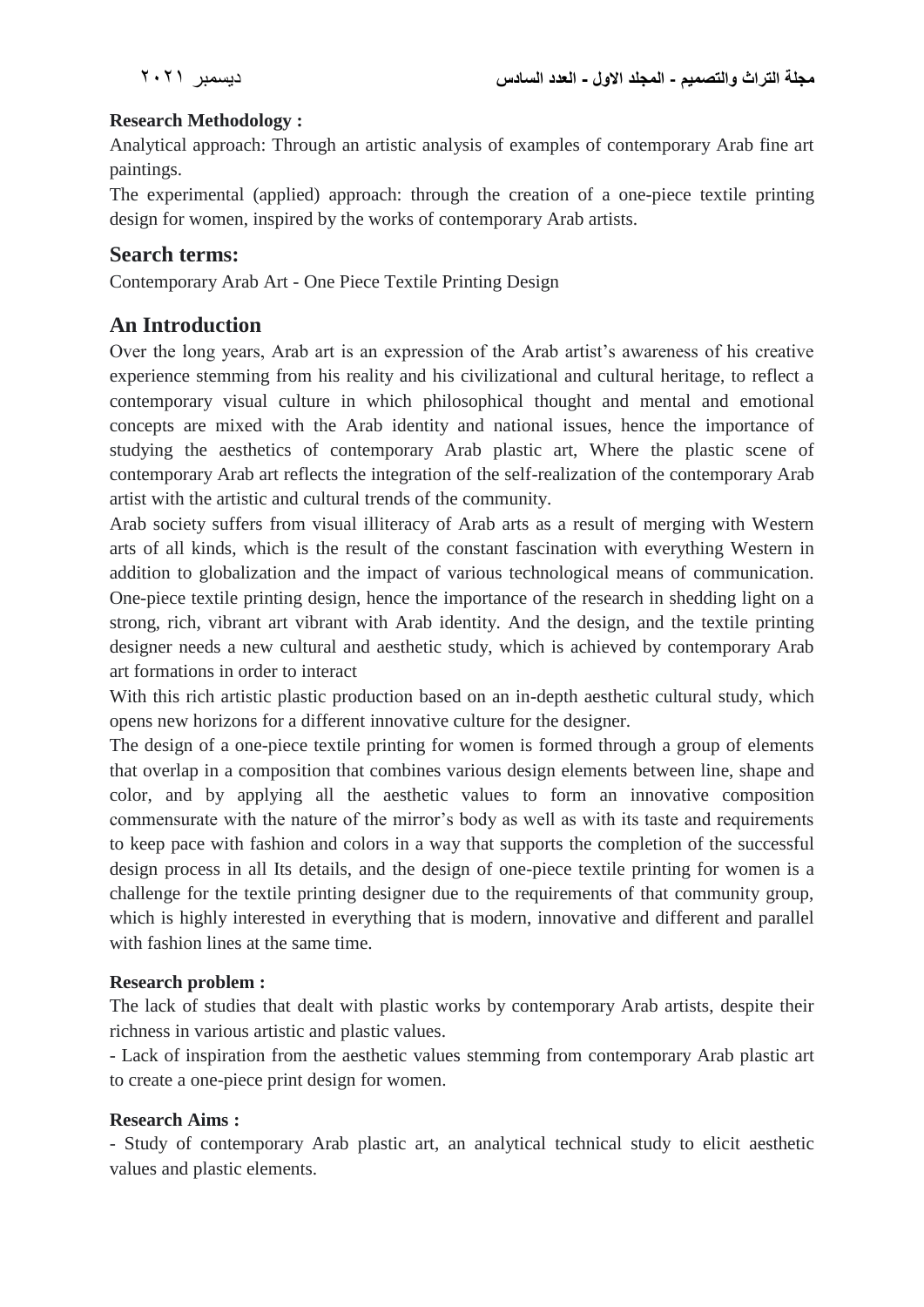Creating designs suitable for printing one-piece textiles for women using computers and digital printing capabilities.

### **Research Importance :**

- Achieving an innovative artistic vision for the design of one-piece printing for women, inspired by the elements of contemporary Arab plastic art.

Shedding light on the aesthetics of contemporary Arab plastic art to enrich the field of textile printing design, while emphasizing our Arab identity.

Research hypotheses: The research assumes that:

- It is possible to take advantage of the aesthetics of contemporary Arab plastic art to create designs suitable for designing one-piece textile printing for women.

Using computers and digital printing, one piece can be designed and implemented for women in an innovative way.

### **Research Methodology :**

The descriptive-analytical approach: a technical analytical study of models of plastic works by contemporary Arab artists.

The experimental approach (applied): conducting applied experiments inspired by contemporary Arab plastic art using the capabilities of the computer.

### **Search Limits :**

The limits of spatial research: Egypt - the Arab world.

The temporal limits of the research: it includes the works of contemporary Arab plastic artists at the present time.

Objective limits of research: the creation of a one-piece textile design for women inspired by contemporary Arab plastic art.

# **Results:**

The importance of studying contemporary Arab art due to the richness of its elements and aesthetic formations.

- The analytical study confirmed the richness of contemporary Arab art with aesthetic values that can be used in the design of textile printing.

The computer has an important and effective role in designing and implementing the design of one-piece textiles due to its design and modeling capabilities.

# **Recommendations:**

Interest in studying the design of one-piece textile printing for women through different and varied sources of inspiration.

- Benefiting from the technological and technical progress in the field of textile printing, which can be implemented to print one piece in an innovative way.

- Paying attention to the study of contemporary Arab arts because of its aesthetic and cultural values, as well as its richness in plastic values that support a sense of Arab identity.

The designer's interest in the cultural pluralism of all arts, especially the contemporary Arab arts.

Attention to the existence of institutions that sponsor marketing and promotion of contemporary Arab creativity.